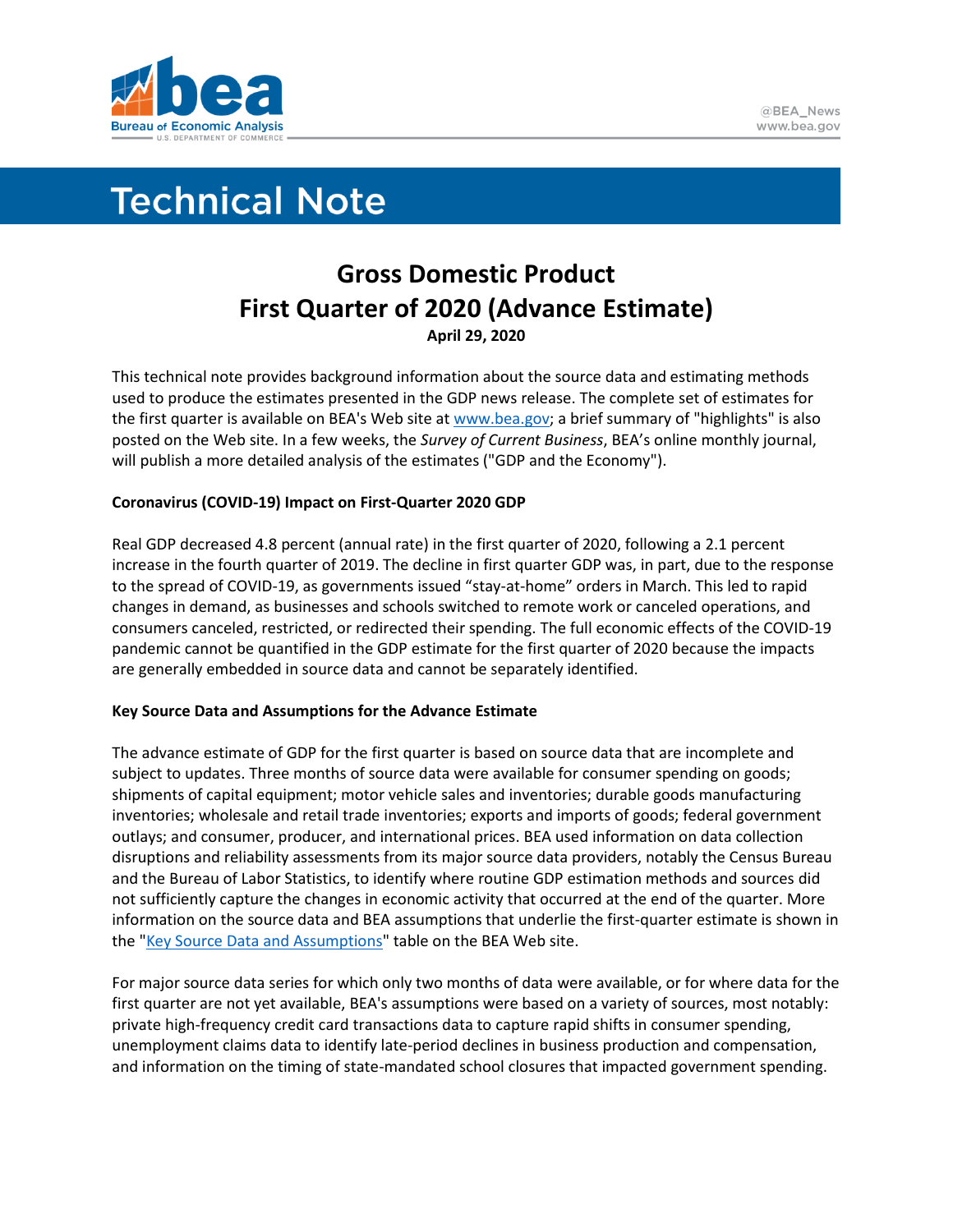

#### **Real GDP and Related Aggregates**

Real GDP decreased 4.8 percent (annual rate) in the first quarter of 2020, following a 2.1 percent increase in the fourth quarter of 2019. The decrease in first quarter real GDP reflected decreases in consumer spending, nonresidential fixed investment, exports, and private inventory investment that were partly offset by increases in residential fixed investment and government spending. Imports, which are a subtraction in the calculation of GDP, decreased.

- The decrease in consumer spending reflected declines in both goods and services. Within goods, a decrease in durable goods was partly offset by an increase in nondurable goods. Within services, household consumption of health care, foods services and accommodations, recreation services, and transportation services were the leading contributors to the decrease.
	- $\circ$  For durable goods, the largest contributor to the decrease was new motor vehicles, based primarily on three months of unit sales data from Ward's Automotive Reports.
	- $\circ$  For nondurable goods, increases in food and "other" nondurable goods, notably prescription drugs, were partly offset by a decrease in clothing and footwear. Estimates of food as well as clothing and footwear primarily reflected Census Bureau Monthly Retail Trade Survey (MRTS) data, and the estimates of prescription drugs primarily reflected Intercontinental Marketing Services Health data on prescription drug sales.
	- $\circ$  For health care, hospital and outpatient services decreased, based primarily on employment, hours, and earnings data from the Bureau of Labor Statistics (BLS) Current Employment Statistics report as well as credit card transactions data.
	- $\circ$  The decrease in food services and accommodations was accounted for by declines in purchased meals and beverages, based on Census MRTS data, and in hotels and motels, based on Smith Travel Research data.
	- $\circ$  For recreation services, the largest contributors to the decrease were membership clubs, sports centers, parks, theaters and museums, based on credit card transactions data, and gambling, based on data from state gaming control commissions.
	- $\circ$  For transportation services, the largest contributor to the decrease was air transportation, based on data from the Department of Transportation and the Transportation Security Administration.
- The decrease in nonresidential fixed investment reflected decreases in equipment and structures that were partly offset by an increase in intellectual property products.
	- o Within equipment, the leading contributors to the decline were information processing equipment, based primarily on Census manufacturers' shipments and trade in goods data, and transportation equipment, based on Ward's Automotive Report data.
	- $\circ$  For structures, the decline was based primarily on two months of Census Value of Construction Put in Place (VPIP) data and an adjustment to BEA's standard projection for construction activity in March.
- Within exports, both goods and services declined in the first quarter. Within goods, declines in both capital and consumer goods were partly offset by increases in industrial supplies and materials as well as foods, feeds, and beverages, based primarily on Census U.S. International Trade in Goods and Services and Census Advance Economic Indicators Report data. Within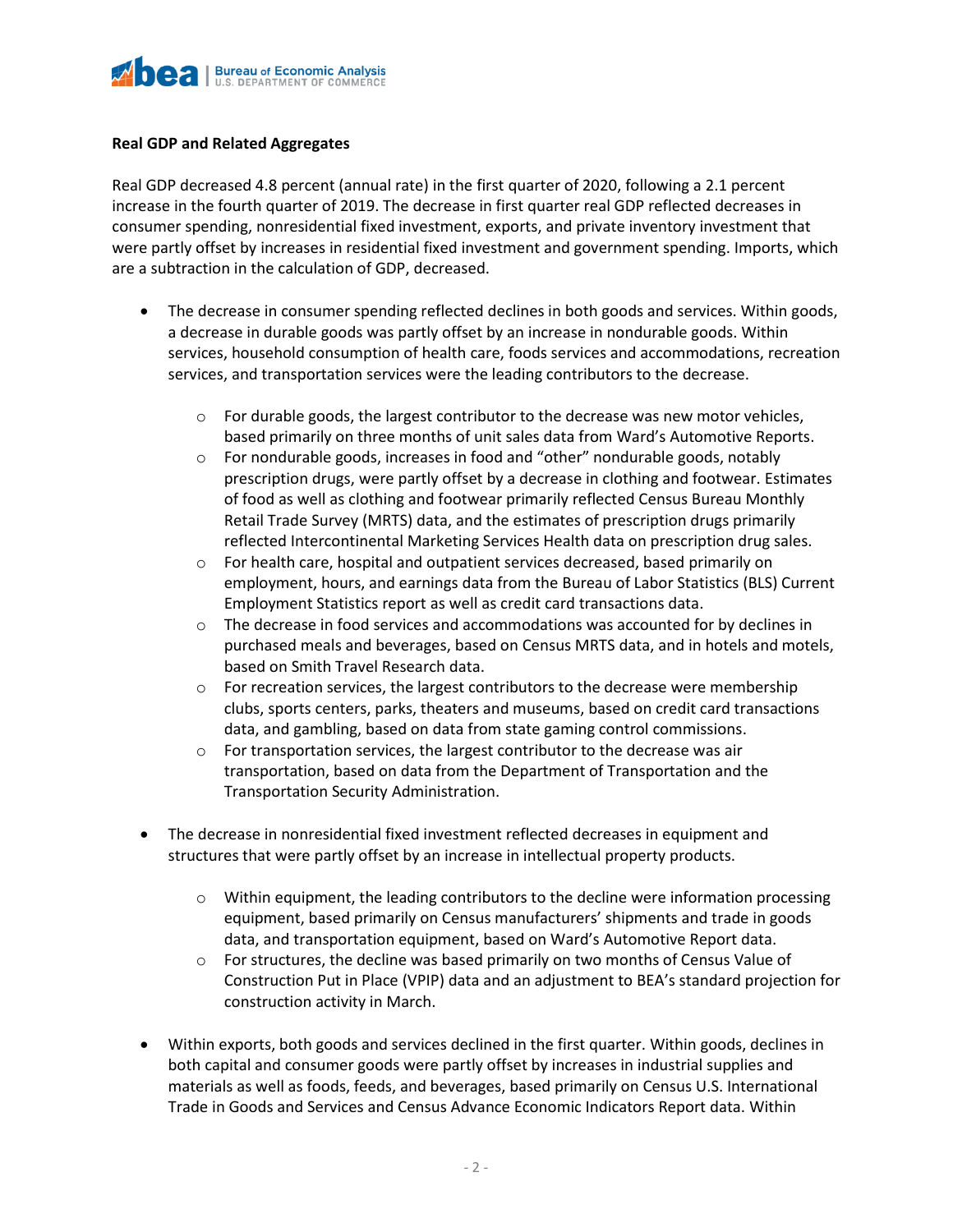

services, the largest contributor was travel, based primarily on data on international travelers from U.S. Customs and Border Protection.

- The decrease in private inventory investment primarily reflected decreases in wholesale trade and manufacturing that were partly offset by an increase in retail trade, based primarily on Census inventory data.
- Within imports, the decline was widespread across the goods and services categories; the largest contributors were travel services as well as capital and consumer goods, based on data on U.S. travelers overseas from the Department of Homeland Security and Census U.S. International Trade in Goods and Services as well as the Census Advance Economic Indicators Report, respectively.
- Within residential fixed investment, the largest contributor to the increase was single family structures, reflecting January and February Census VPIP data and a BEA assumption for March based on housing starts.

Government spending increased in the first quarter, primarily reflecting an increase in nondefense federal spending. For state and local government spending, an increase in investment in structures was mostly offset by a decrease in consumption expenditures. Within consumption expenditures, the largest contributor to the decrease was compensation. Real compensation of employees was adjusted to account for disruptions in state and local education services resulting from the large number of school closures that occurred in March. For more information, see "[How does BEA measure public education](https://www.bea.gov/help/faq/1410)  [services during the closings of schools and college campuses in response to the COVID-19 pandemic?](https://www.bea.gov/help/faq/1410)"

#### **Prices**

The price index for gross domestic purchases increased 1.6 percent in the first quarter, compared with a 1.4 percent increase in the fourth. Excluding food and energy, gross domestic purchases prices increased 1.9 percent, after increasing 1.3 percent.

The price index for personal consumption expenditures (PCE) increased 1.3 percent in the first quarter, after increasing 1.4 percent in the fourth. Excluding food and energy, the PCE price index increased 1.8 percent, after increasing 1.3 percent. The acceleration in the PCE price index excluding food and energy was led by an upturn in prices for clothing and footwear and an acceleration in financial services prices.

#### **Disposable Personal Income**

Real disposable personal income increased 0.5 percent in the first quarter, following a 1.6 percent increase in the fourth. The increase in DPI was widespread; the largest contributor was government social benefit payments.

• Within government social benefits, social security and unemployment insurance benefits increased. The increase in social security largely reflected a cost of living increase that took effect in January. The first-quarter increase in unemployment program benefits was based primarily on unemployment insurance (UI) claims data from the Department of Labor's Employment and Training Administration, as claims posted record-high levels in late March.